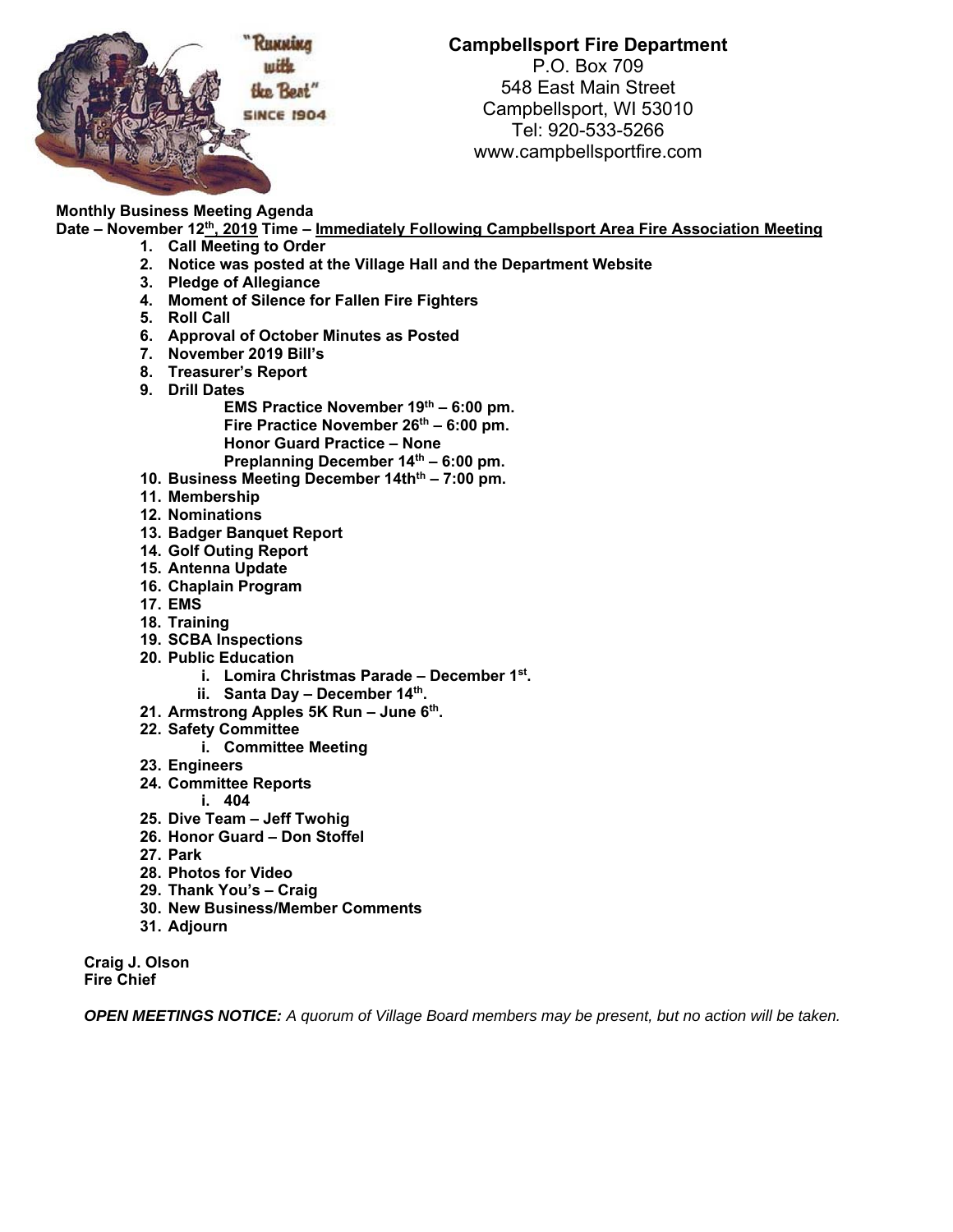## **Campbellsport Fire Dept Business Meeting Minutes November 12, 2019**

- **1.** Meeting called to order by **Asst Chief Jamie Zehren** at 7:15 PM.
- **2.** Notice was posted at the Village Hall and on the department website.
- **3.** Pledge of Allegiance was recited
- **4.** A moment of silence was held for fallen firefighters
- **5.** Roll call **35** present; **37** absent
- **6. Mary Breuer**, second by **Tristan Schill**, made a motion to approve the minutes of the October 2019 meeting as posted. Motion carried (voice vote)
- **7. Jamie Zehren** read the bills. A motion was made by **Justin John,** to pay the bills, second by **Don Miller** Motion carried (voice vote).
- **8.** Treasurers Report Nothing
- **9.** Drill Dates

| <b>EMS</b> Practice     | $11/19$ 6PM |  |
|-------------------------|-------------|--|
| Fire Practice           | $11/26$ 6PM |  |
| Preplanning             | None        |  |
| No Honor Guard Practice |             |  |

No Honor Guard Practice

- **10.** Business Meeting 12/14 following association meeting (6PM)
- **11.** Vicky Boegel is up for probationary vote. Her attendance record was read and a written vote taken. 26 yes, 2 No. Vicky Boegel is now a full member. A motion was made by **Brian Jungers** and second by **Tony Stoffel** to destroy the ballots. Motion carried (voice vote)

**Peter Gorr** has taken a 6 month leave of absence.

**Kaitlynn Boettcher** has resigned from the department

- **12.** The floor was opened three times for Chief nominations, one nomination for **Craig Olson** (accepted) one anonymous written nomination for **Jim Beck (**declined). A motion to close nominations was made by **Don Miller,** second by **Tony Stoffel.**  Motion Carried (voice vote). **Craig Olson** is the lone member on the ballot for Chief.
- **13. Craig Olson** gave a Badger banquet update. We will have bowling in 2021
- **14.** Golf outing report during association meeting
- **15.** The county is still working on the various antennae updates. If you have any issues or questions, contact the Chief
- **16. Chief Olson** brought up starting a Champlain program. If interested in being on the committee to start this program, contact the Chief
- **17.** EMS update by **Mary Breuer**
- **18.** No training update from fire captains
- **19.** Thank you for keeping up on SCBA inspections
- 20. Santa Day is December 14<sup>th</sup>
- **21.** Armstrong Apples would like to donate to the department from the their 5k run. They will not some assistance, it is June  $6<sup>th</sup>$
- **22.** Safety committee will be having a meeting directly after this meeting.
- **23.** Engineers update, including remembering to drain pumps
- **24.** No update on 404
- **25.** Dive team nothing